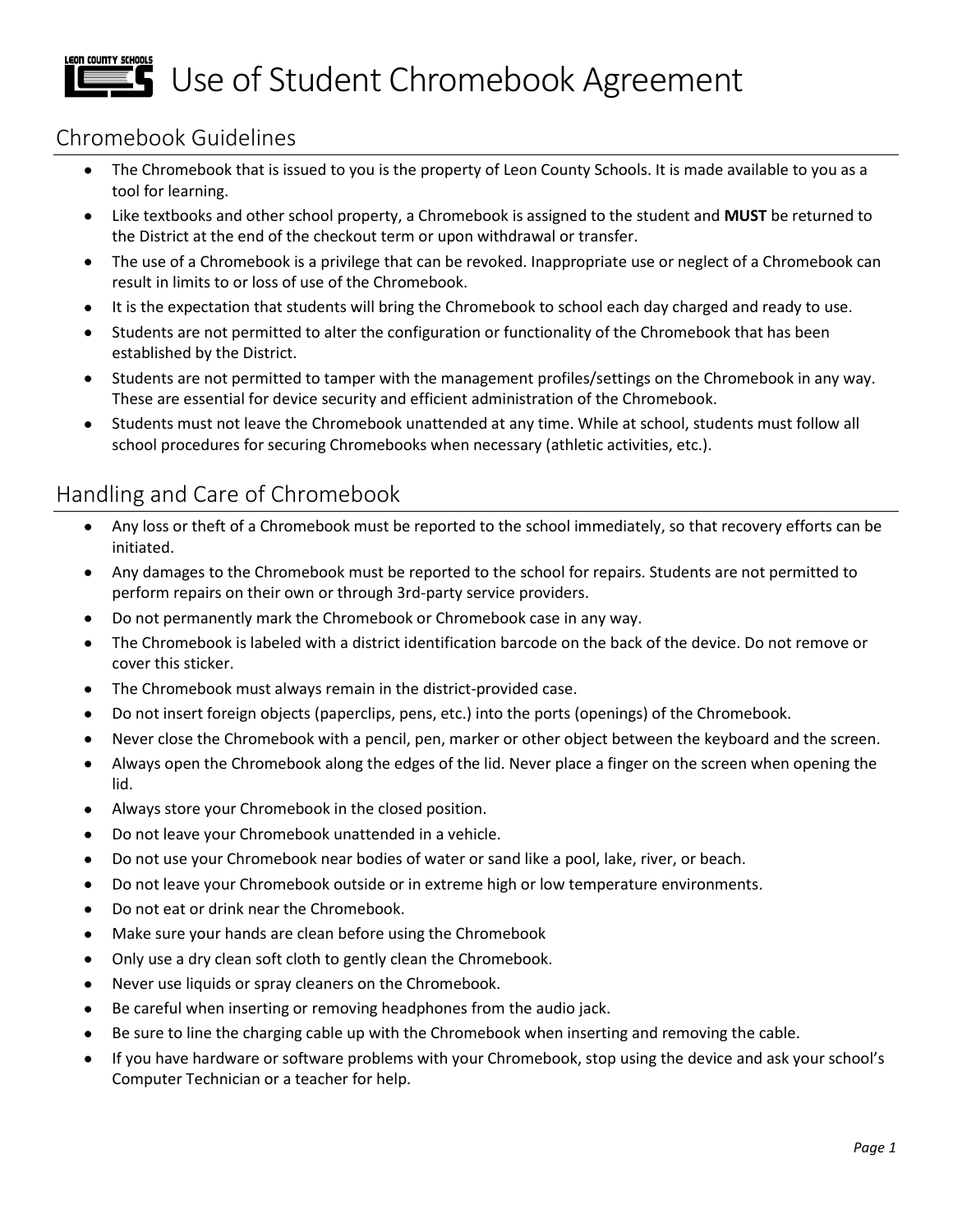### LEON COUNTY SCHOOLS Use of Student Chromebook Agreement

### Internet Guidelines

- The LCS Student Network and Acceptable Use policy (7540.03) must always be followed.
- Any inappropriate web or email activity can result in loss of the Chromebook privilege. The use of proxy servers or VPN apps is strictly forbidden and is a violation of the District's network policy.
- The Chromebooks are managed by a centralized management system. The District may remotely change, modify, or otherwise alter device and user settings as needed to meet the educational and safety needs of students.
- Schools will be using monitoring and management software that will allow them to monitor and restrict content on any Chromebook to ensure efficient and safe instructional use in the classroom.
- Enforcement of consequences for inappropriate use will be handled as outlined in District Policy and the Student Code of Conduct.

## Student Usage and Interaction Guidelines

- Always be kind in your communication.
- Follow all expectations and rules established by your teachers.
- Keep your username and password to yourself. Never share this information with other students.
- Follow all internet safety guidelines.
- Use the laptop for school appropriate assignments and materials.
- Use your school email for educational purposes. Remember, all emails are archived by the District and may be reviewed if there is a concern.

#### Parents

- The Chromebook is meant for student use only. It is not meant to be a family computer or to be used by siblings in any way that would compromise access by the student.
- Parents should monitor the use of the computer at home to ensure that its primary function is academic and that students are completing assigned schoolwork rather than excessive gaming, chatting, etc.
- As with textbooks, athletic equipment, musical instruments, and other school property parents/guardians are responsible for fees associated with lost or damaged Chromebooks and/or power adapters. Damage to Chromebooks will be assessed as follows:

| Accidental Chromebook Damage 1st Incident             | $$25.00*$          |
|-------------------------------------------------------|--------------------|
| Accidental Chromebook Damage 2 <sup>nd</sup> Incident | $$50.00*$          |
| Accidental Chromebook Damage 3rd Incident & Beyond    | <b>Actual Cost</b> |
| <b>Lost Chromebook</b>                                | \$272.00           |
| <b>Lost/Damaged Power Adapter</b>                     | \$35.00            |

**\*The district reserves the right at its discretion to charge the full repair or replacement amount for any damage deemed to have been intentional.**